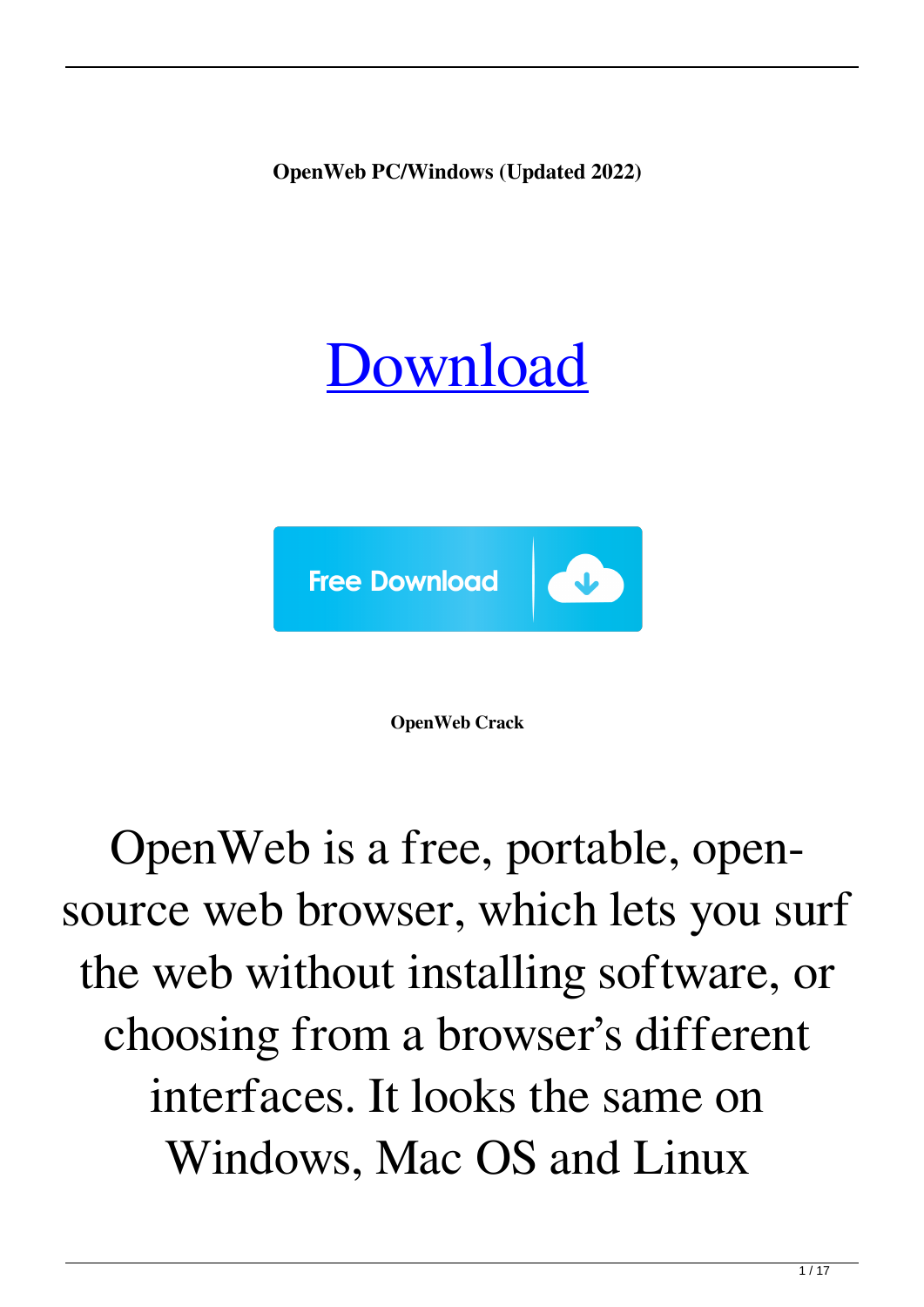platforms, can be started and closed from the Windows command line, and comes with a default home page that you can edit by hand, or download from the Internet. What is it? OpenWeb is a free, portable, open-source web browser, which lets you surf the web without installing software, or choosing from a browser's different interfaces. It looks the same on Windows, Mac OS and Linux platforms, can be started and closed from the Windows command line, and comes with a default home page that you can edit by hand, or download from the Internet. Why would I want it? OpenWeb is free software that allows you to open, save,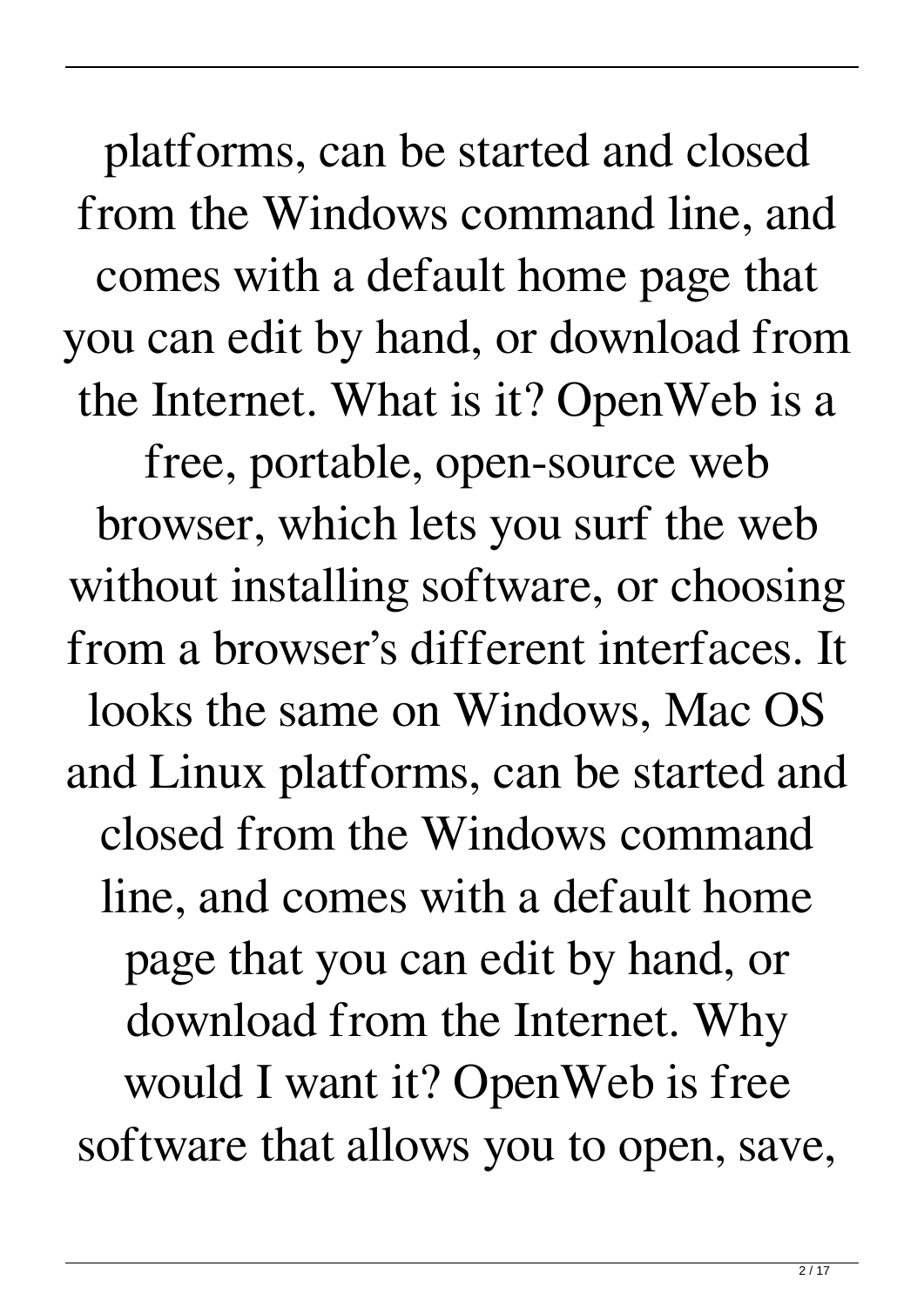or bookmark web pages, or display HTML pages in the same way as a browser, without the need to install anything. It looks like the same browser that you're already familiar with, and it's portable, so you can use it from anywhere without having to install any software. What are the requirements? At a very basic level, you need a computer with a decent CPU, a functional.NET Framework, Java Virtual Machine (JVM), or a Common Language Runtime (CLR), which gives OpenWeb access to many of the most common web resources, like HTML, Flash, and JavaScript. A 'modern' version of Internet Explorer is also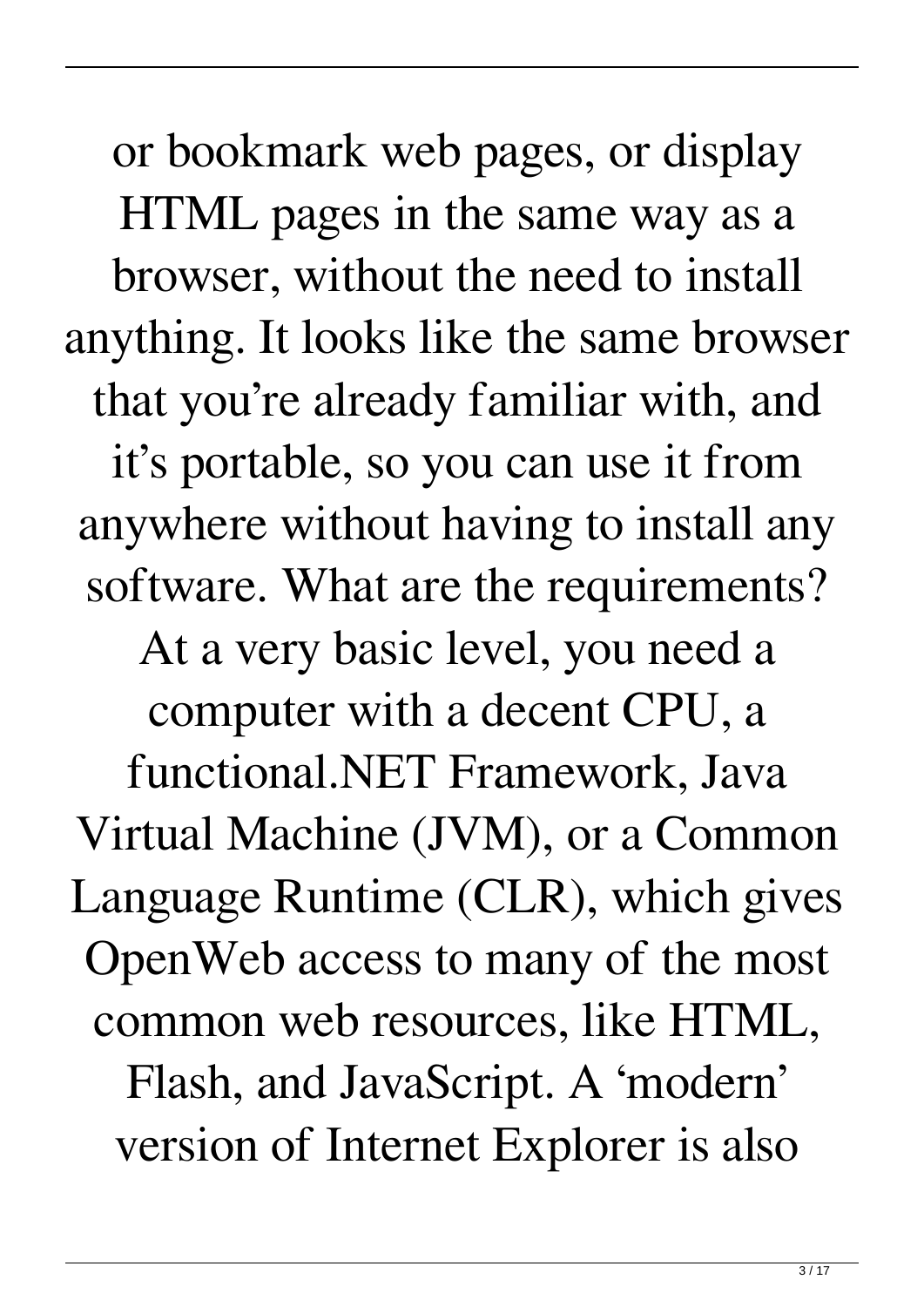needed to install certain extensions, like the bookmark manager and favorites. How can I get it? OpenWeb can be downloaded from the official website at as an ISO file, with a portable (not Windows).EXE file, or you can use the command line to download the app. There's no manual installation process, but if you want to edit the home page, you can download a blank one from the Internet and edit the source code.Q: jQuery jQuery() equivalent in Angular? I know that this will be a very basic question for angular but if I did this the only way I can think of doing it is the following

\$(document.body).append(""); then this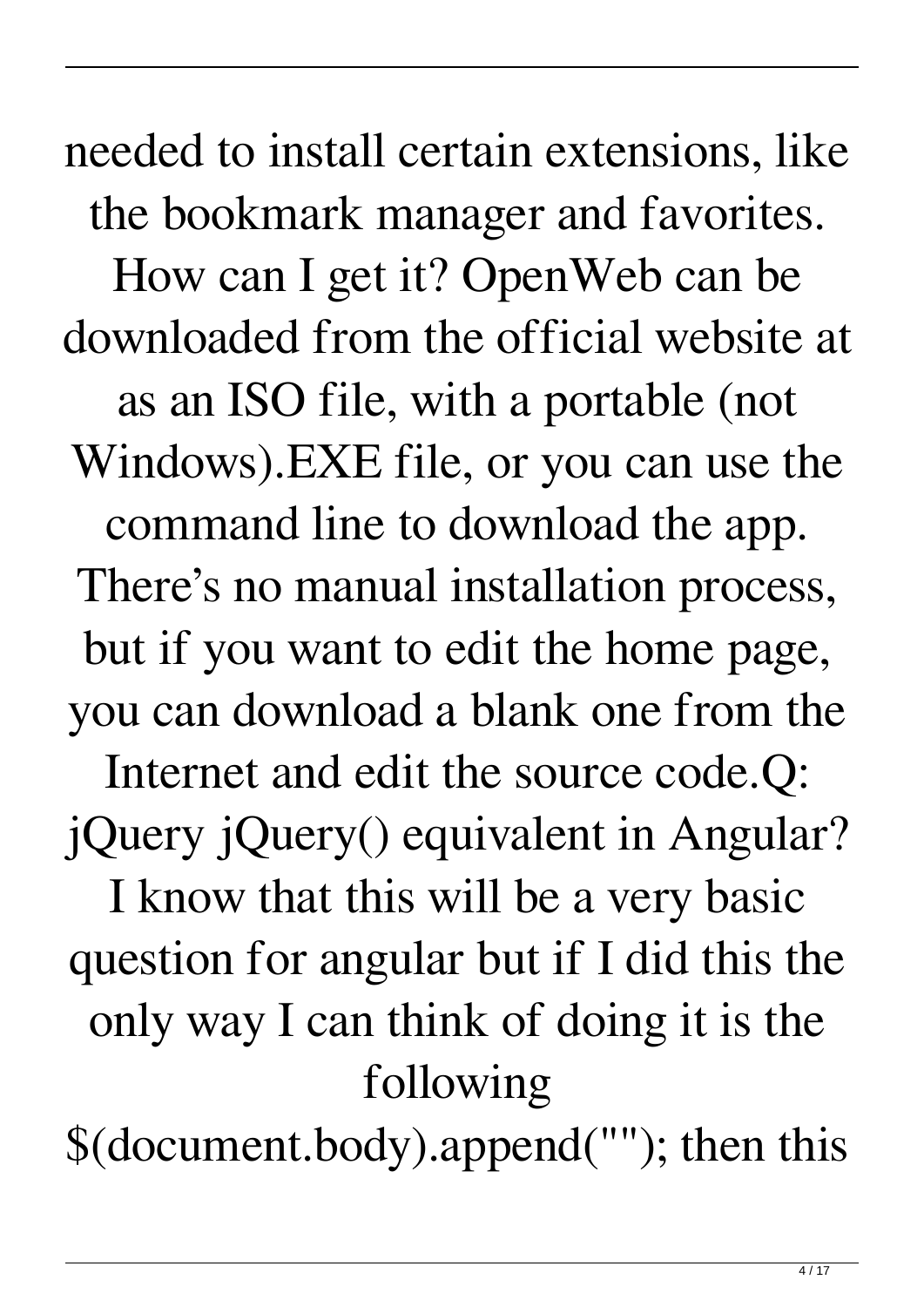#### $$scope.add = function$

**OpenWeb Crack + Serial Number Full Torrent Free [March-2022]**

An application that can be executed from Windows startup using the startup programs. What can you do with a startup macro? A startup macro gives you the possibility to have a program start up without needing to re-login. All you need to do is download a startup macro, and install it on your computer. The startup macro is integrated into the Windows startup programs, and then when the computer is restarted, the startup macro will run and launch the program you configured to start up. The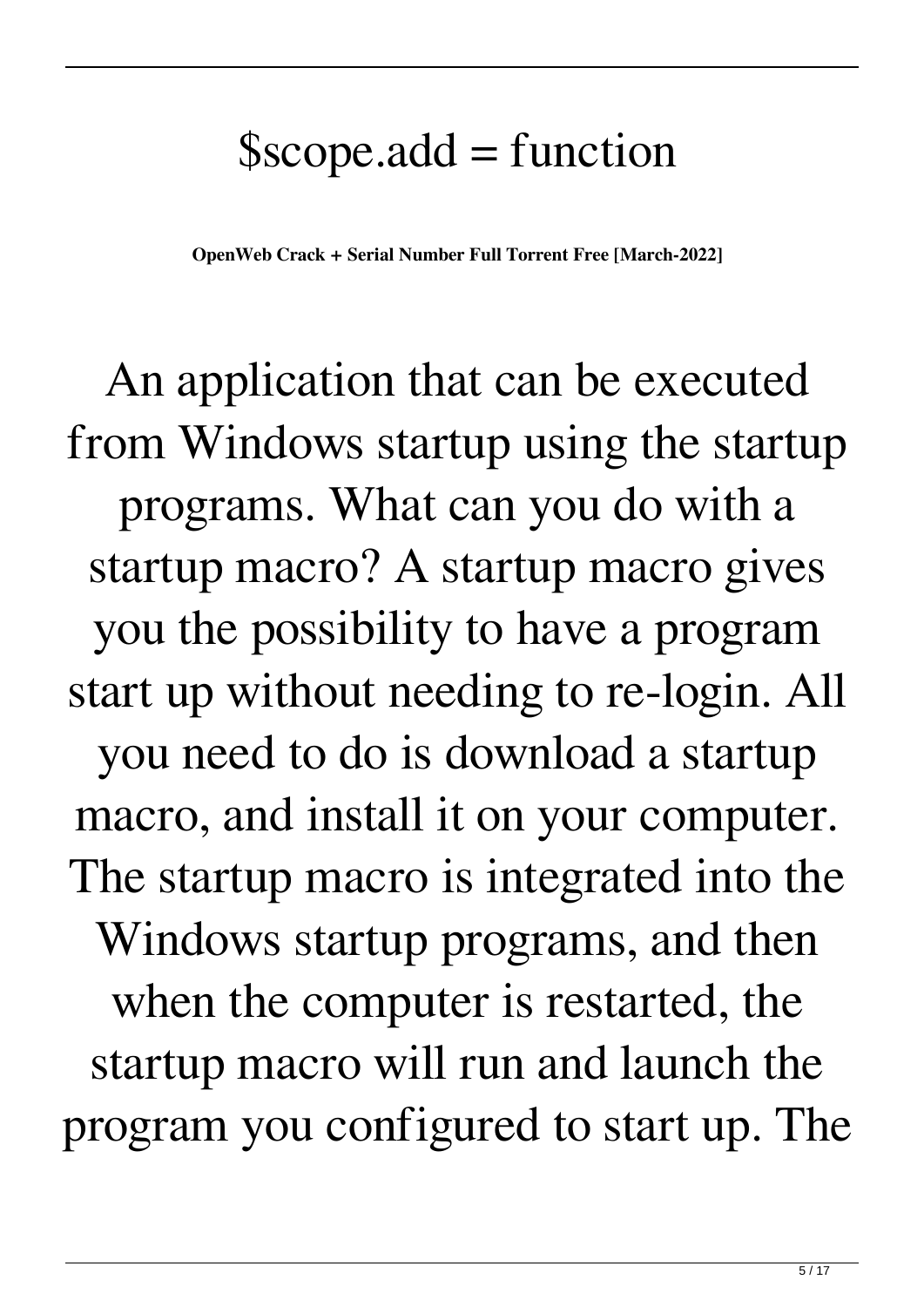main benefit of using startup macros is that they are safe and clean. There is no need for any malicious programs on your computer, nor any applications to

be installed before running the program. What you can do with startup macros: 1. Run programs on computer startup Startup macros have the capability to run programs at computer startup. Most of the popular antivirus programs are available for download on this website. 2. Run programs when Windows starts up Startup macros allow you to have programs start up when Windows starts up. Most of the popular antivirus programs are available for download on this website. 3. Send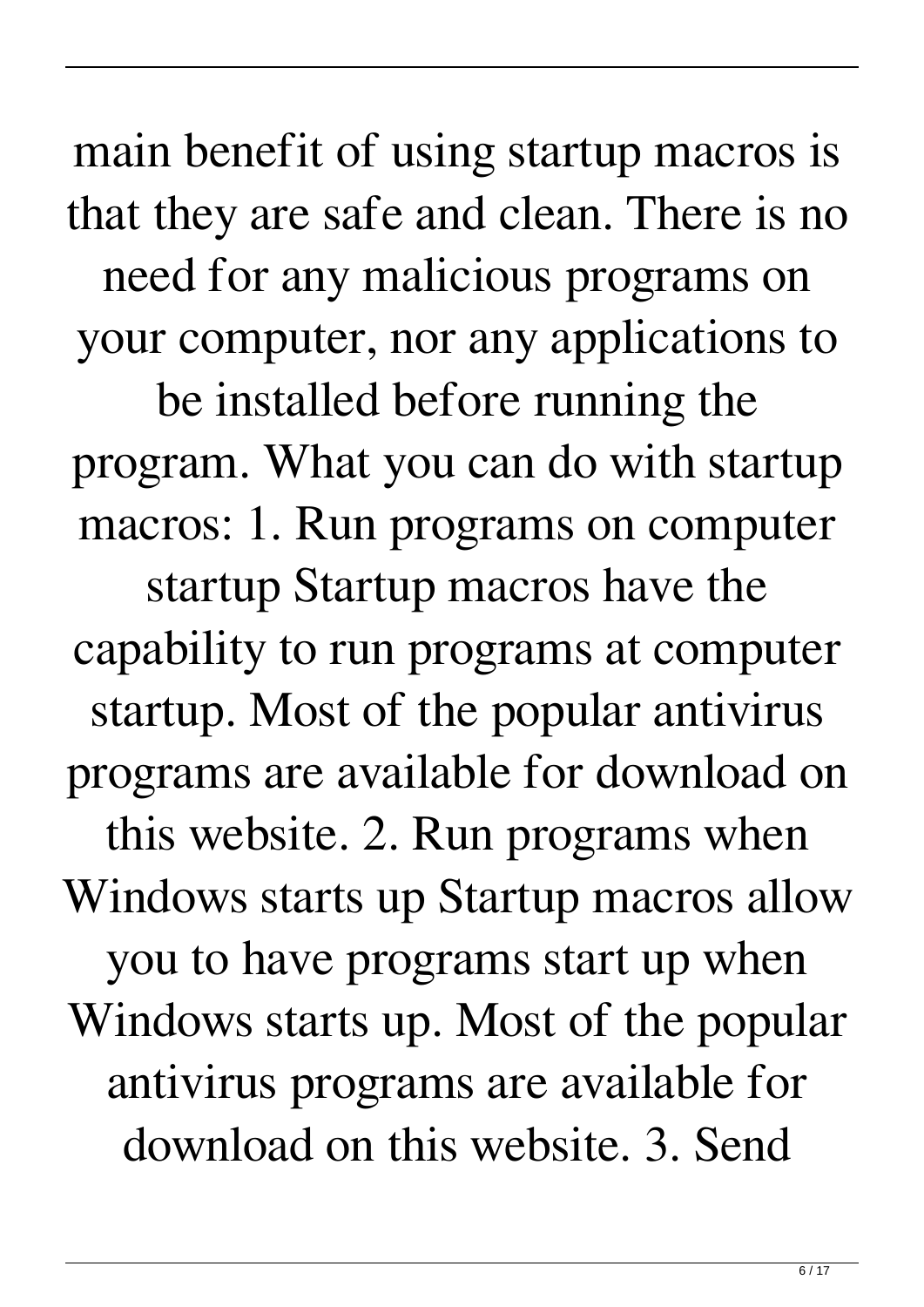commands to a Windows program You can start a program that is opened in Windows. You can also close or minimize that program. You can do these things using the startup macros. 4. Improve computer performance Many startup macros can be used to improve computer performance, because they can reduce the startup time of your computer. You can use this feature to launch programs you have just opened. 5. Run Windows update If you download a new version of Windows, the new update can be used to run automatically to reduce the time you have to wait for Windows to boot up. 6. Auto shutdown your computer You can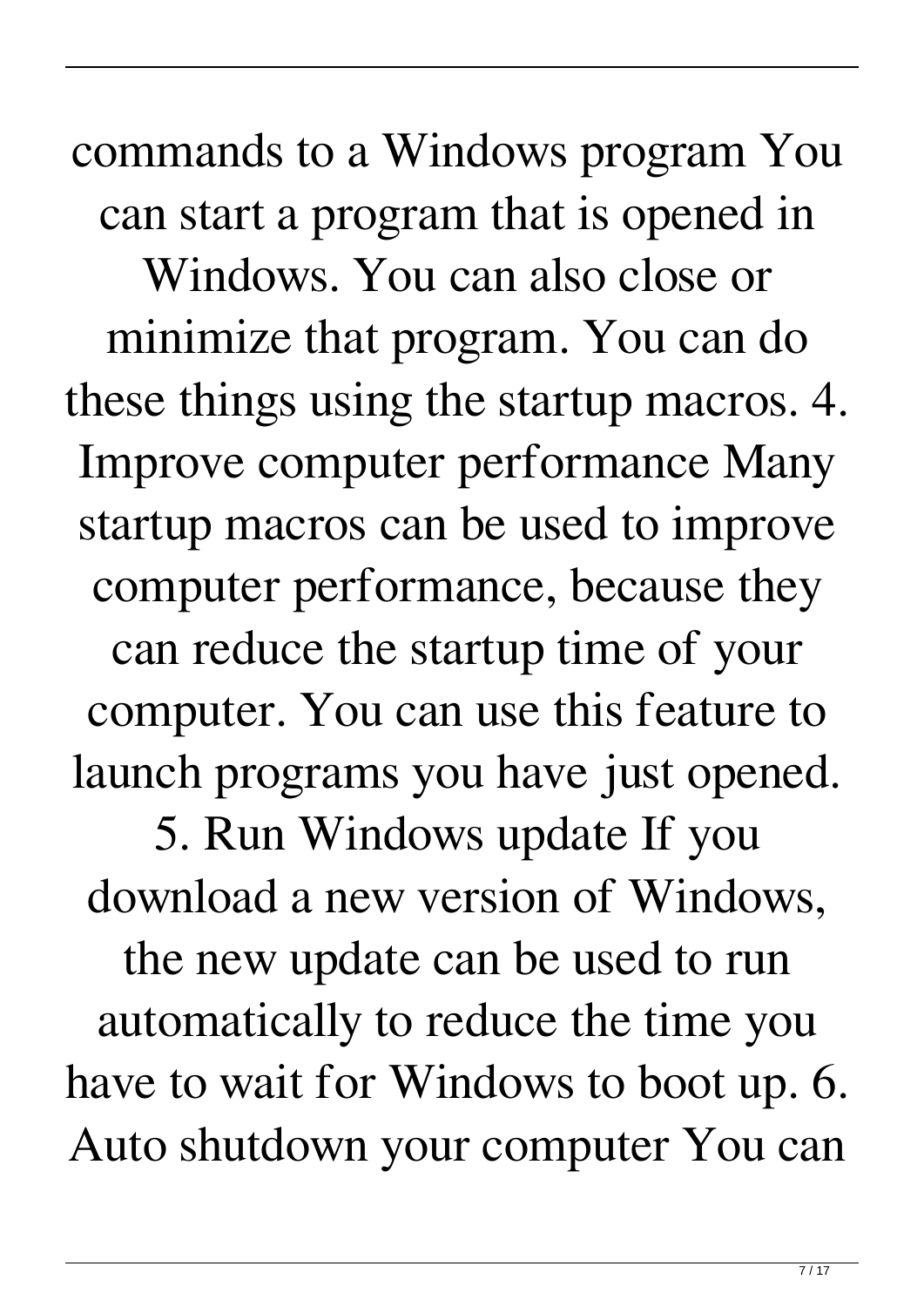run your computer automatically when it reaches a pre-defined time. It is like a clock that wakes you up and reminds you that the time is up. What you can do with startup macros: 1. Start programs without logging in If you cannot connect to a certain computer, you can use a startup macro to run a program on that computer without having to log in. 2. Run programs after Windows has started If you are using the program that is opened in Windows, you can run that program after Windows has started. 3. Close applications that are not compatible with startup macros You can run your computer automatically if you do not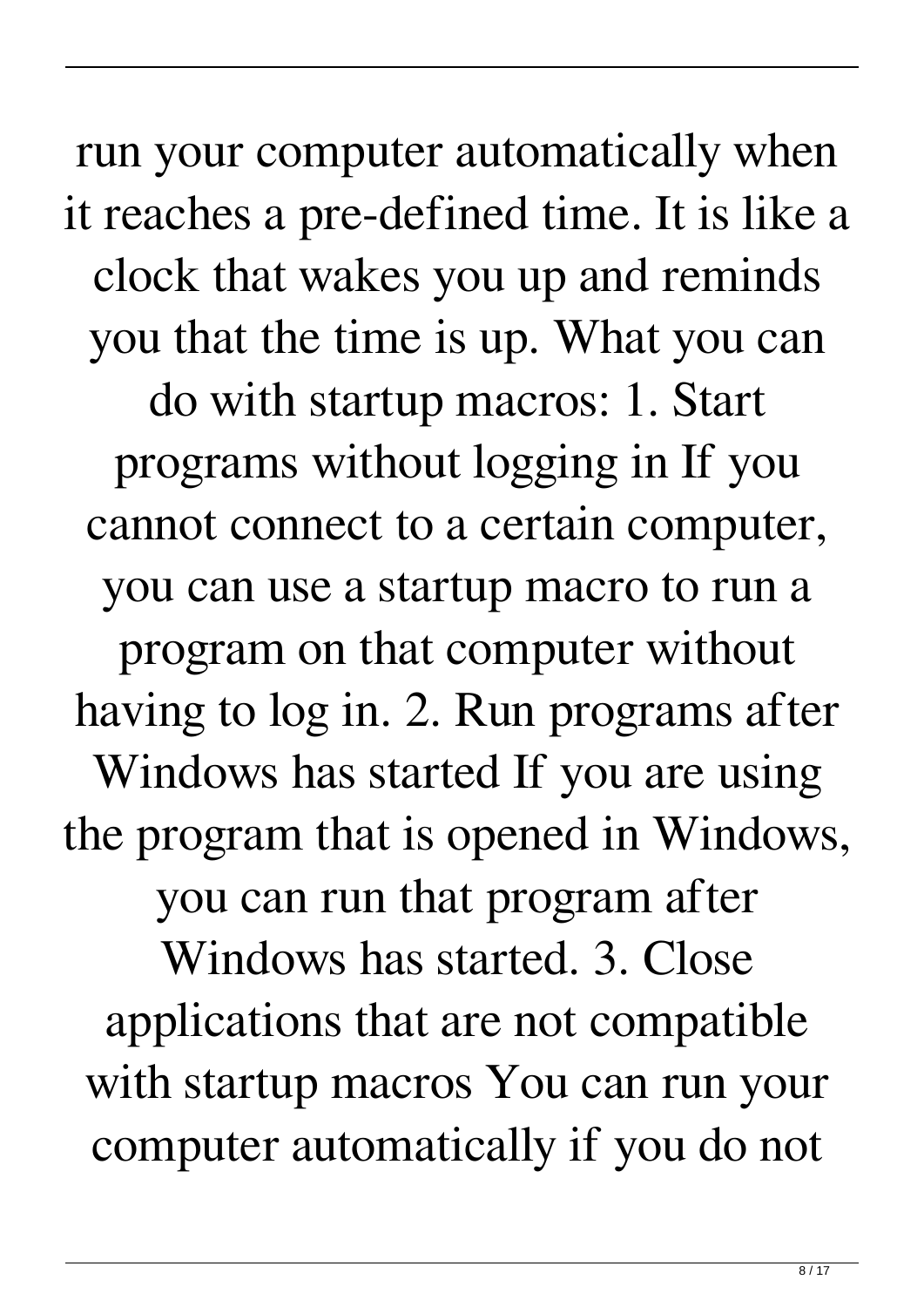want to use those applications. You can close that program when you have opened it on Windows startup. 4. Have more time to 81e310abbf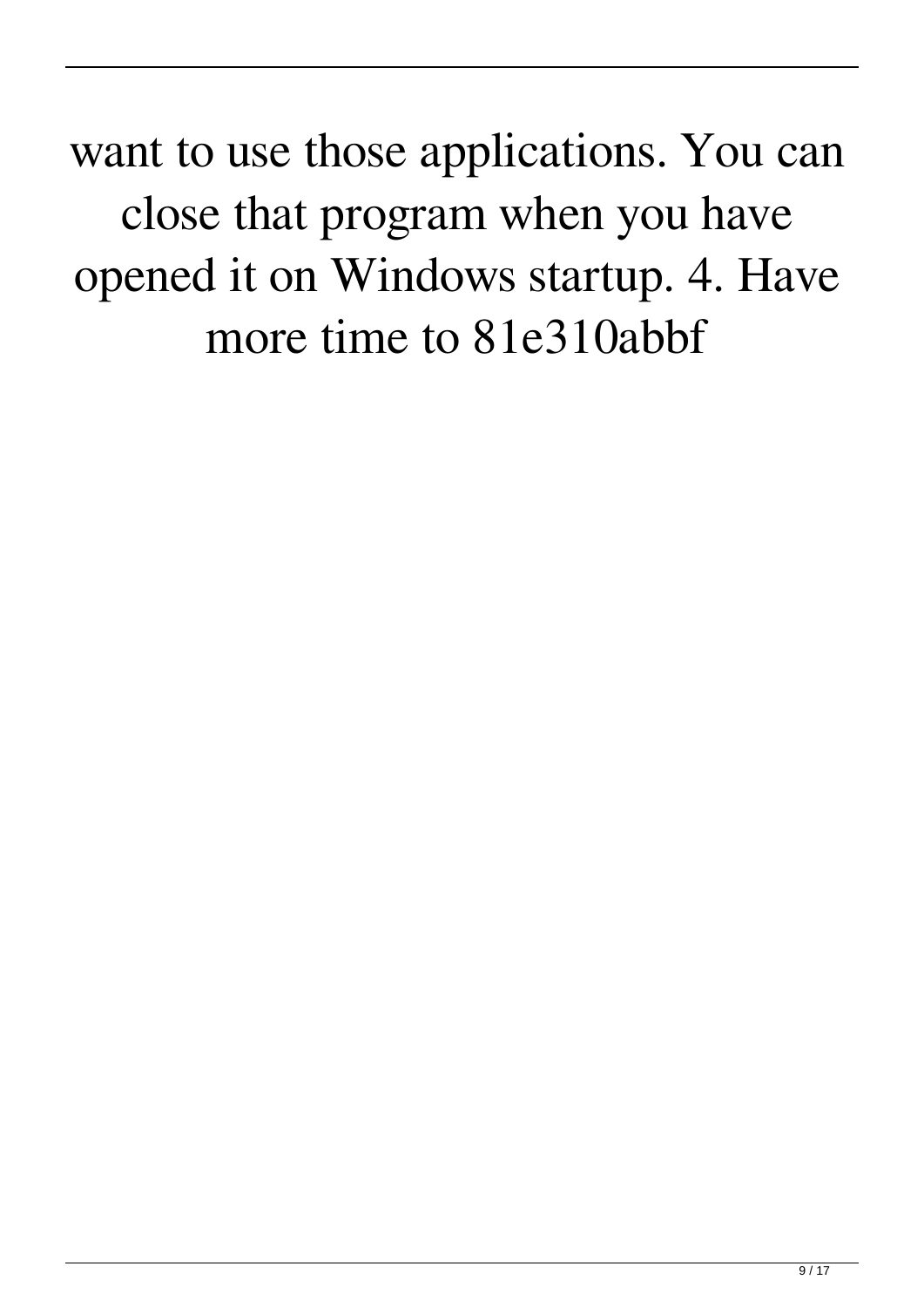- Xamarin Support: - Available in Xamarin.iOS, Xamarin.Android, and Xamarin.Mac -.NET Standard 2.0 - Microsoft Certificate Authority - NuGet Package Manager - Simple to use If you run the application, it will download an update package, which you can safely ignore. Error More resources Description Scrapy is a popular open-source web crawler framework and it's free for anyone who wants to use it. It runs as a service on your server, and it can be used to crawl a large number of websites. Scrapy is very easy to set up and use, and its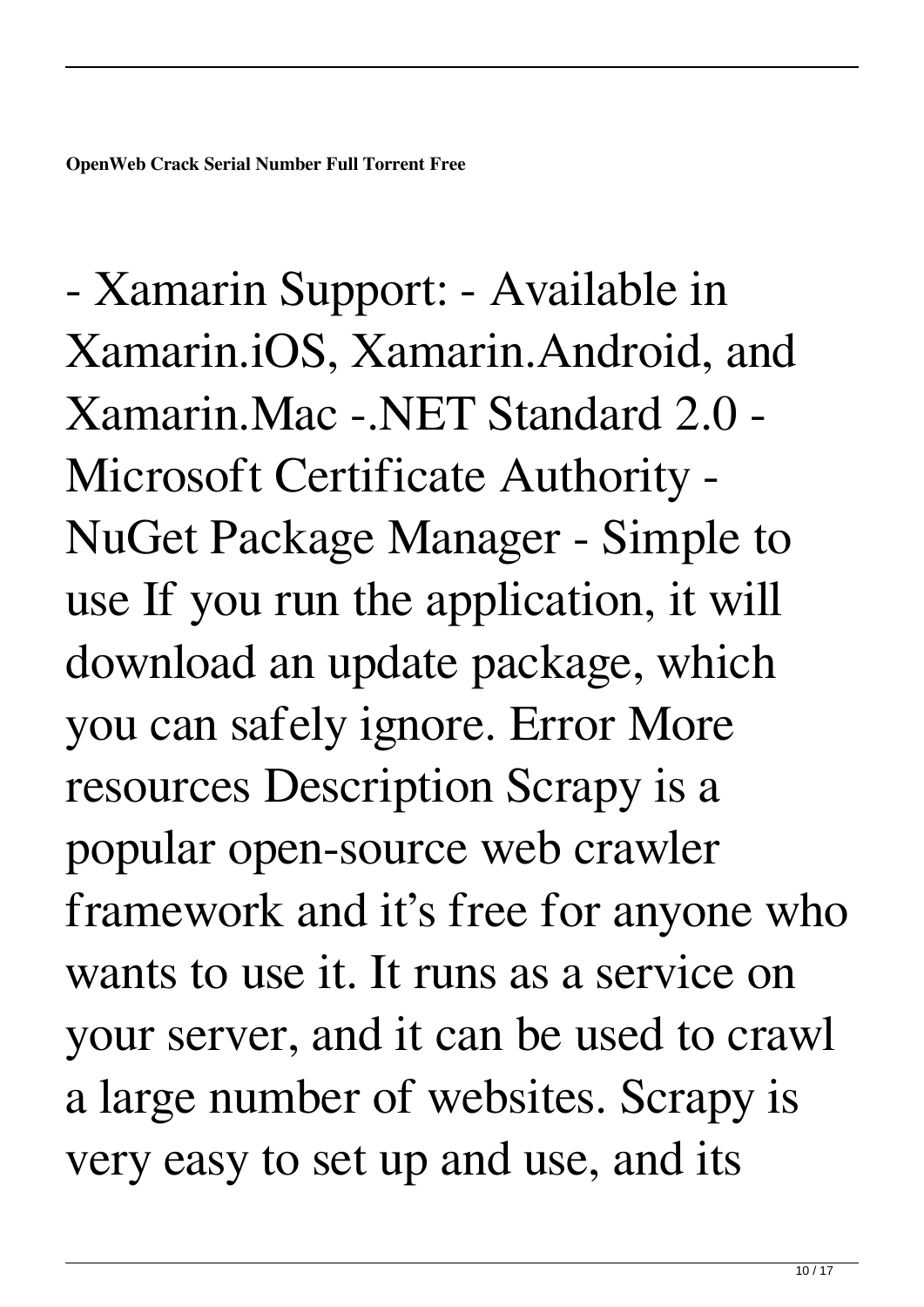# installation is not intrusive. You can start a new website or web application with Scrapy in a couple of minutes and it won't bother you. The need to use Scrapy is the major advantage of this program. You can use Scrapy without any hosting, if you are familiar with Scrapy, it's a great solution. What can Scrapy do for you? It can crawl websites of different formats, like HTML, XML, RSS, JSON and CSV. Scrapy can also crawl large amounts of data, it's scalable. Before using Scrapy, it's worth learning the basics of the framework. The official documentation of Scrapy is exhaustive, so there's no need to find it anywhere else. Scrapy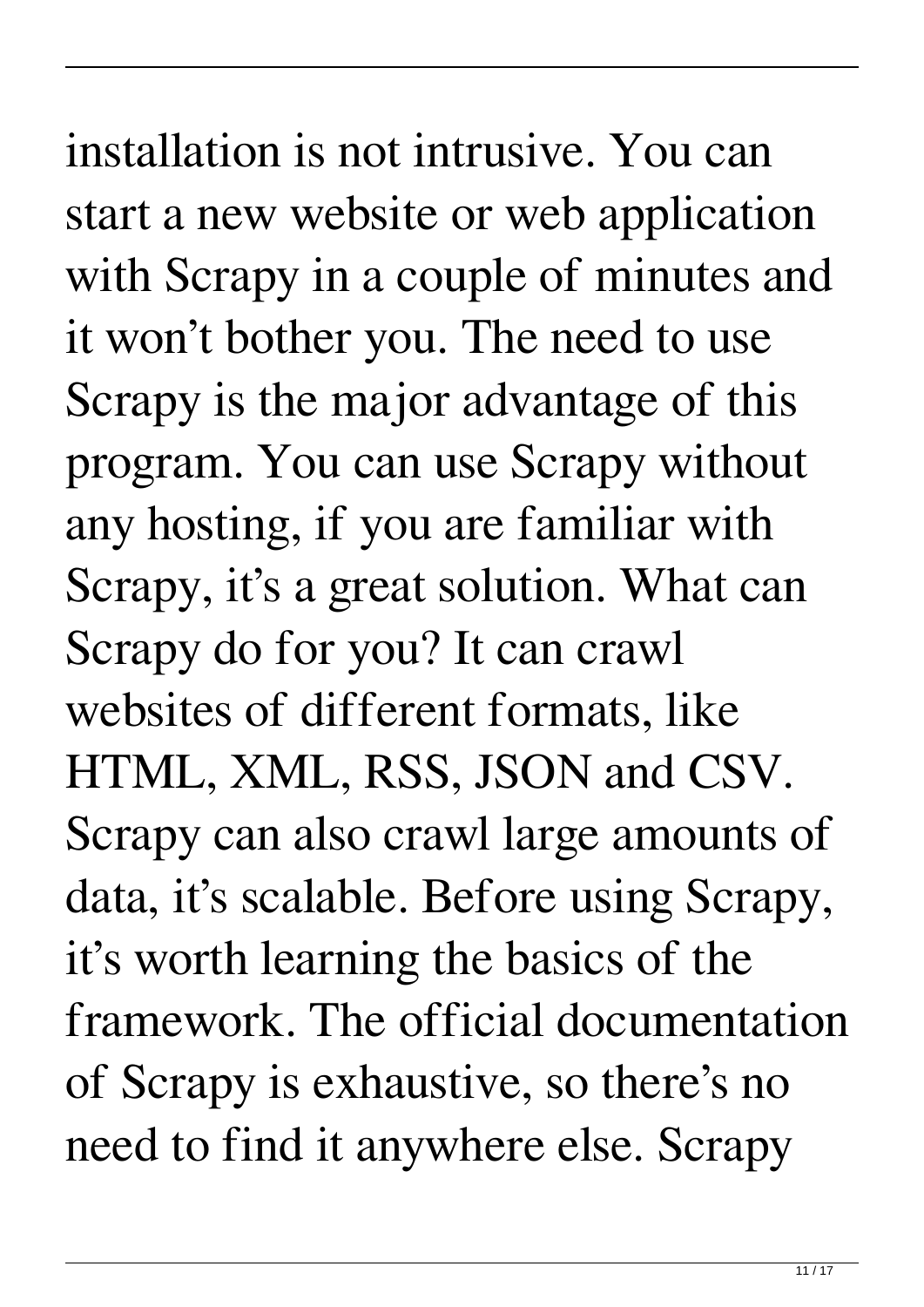# features such as cookies, requests and json can be found in the official documentation. Scrapy has a flexible architecture and it offers many highlevel features such as support for scheduling, and multiple spiders. You can also use Scrapy with Python and it will get your started quickly. Download The latest version of Scrapy is version 1.2.3. If you're on Windows, the executable of the application is in the Scrapy directory, which can be found in the Scrapy.app file. If you're on Linux, the executable is in the Scrapy folder, which can be found in the Scrapy directory. If you're on Mac, the executable is in the Scrapy folder,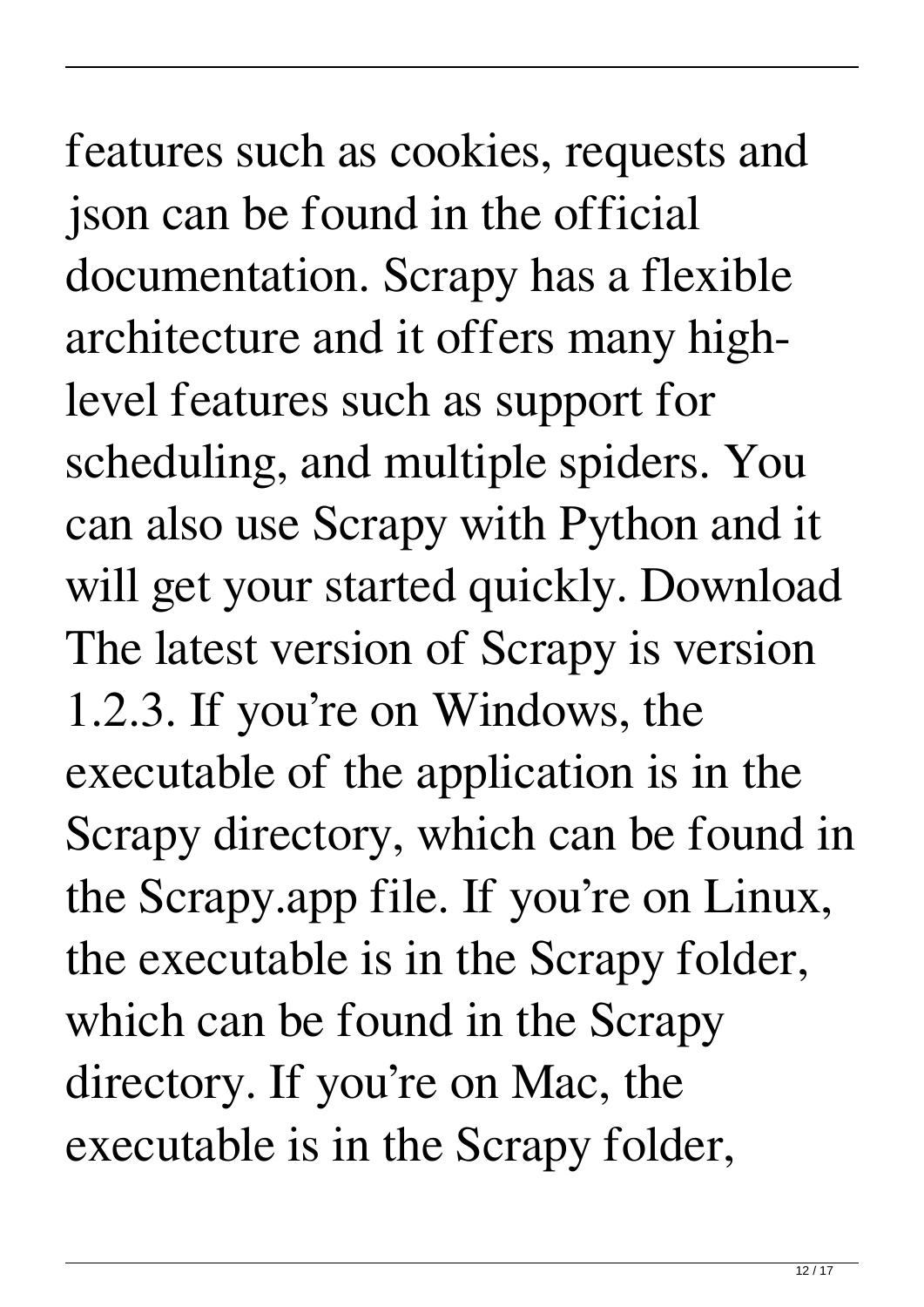### which can be found in the Scrapy directory. If you run the Scrapy application, you will be presented

**What's New in the OpenWeb?**

OpenWeb is a free, open-source web browser. It is simple to use, fast, and easy to configure. It lets you surf the Web like never before. Features: \* Use the Web with style. Make your browsing experience cleaner and more organized.  $*$  Press  $\langle$ alt $>$  + Enter to open a URL in a new tab. \* Create bookmarks. No matter what kind of bookmarks you are used to, OpenWeb has a solution for you. \* Control page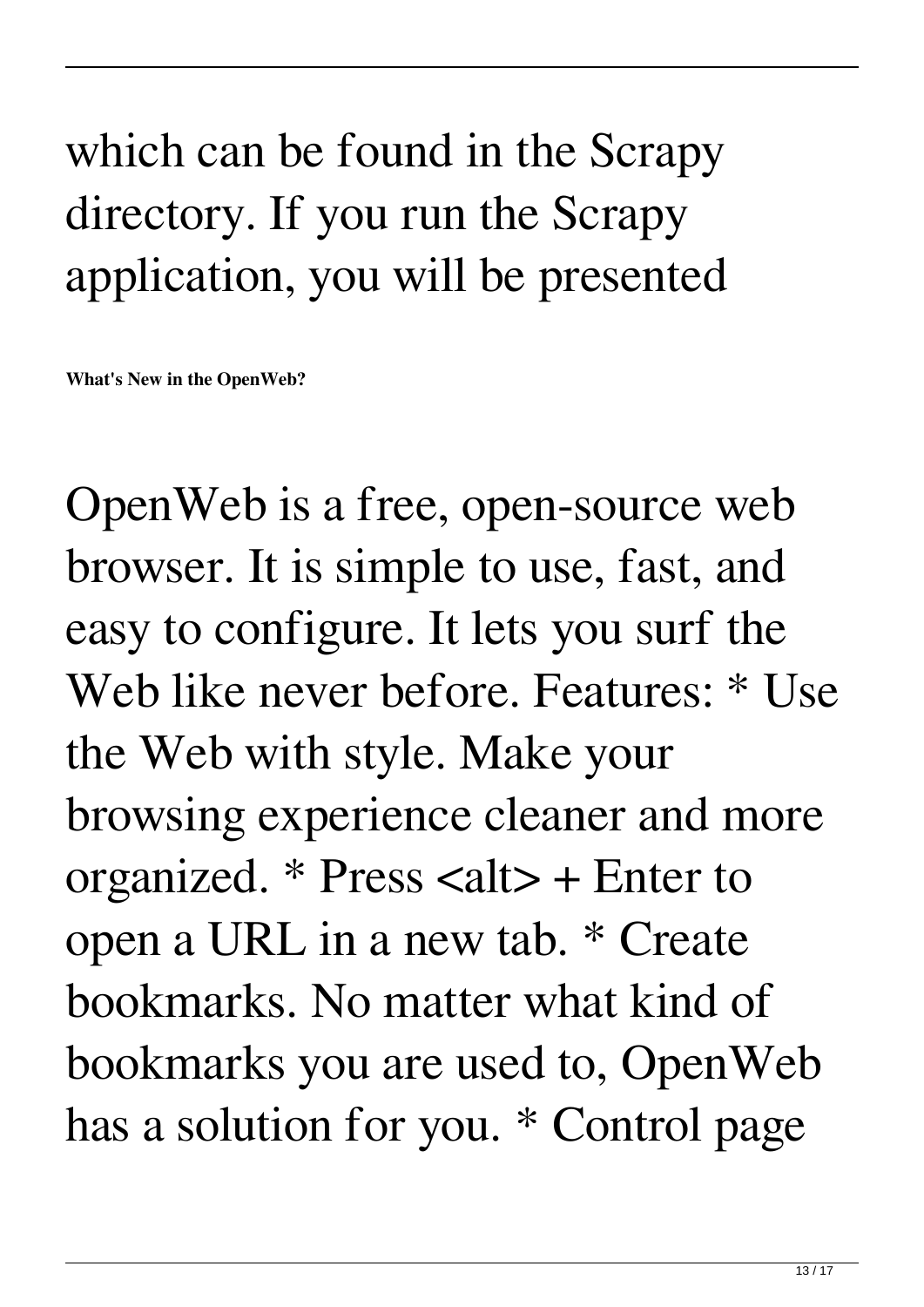# loading speed. Use the Clear Cache feature and stop the browser from making unnecessary downloads. \* Create a list of Favorites. Add pages that you would like to visit frequently. \* Have fun with Extensions. You can now customize your browser with Extensions. \* Customize your browsing experience. There are plenty of options for you to change the look of your browser. \* OpenWeb is free and open source. It is free to use, modify, and distribute. Opinion Poll What do you use to work with online tutoring services and how would you rate this tool? ABOUT GAME-TEAM Hi, I'm Kirill Tatarinov Game-Team is a web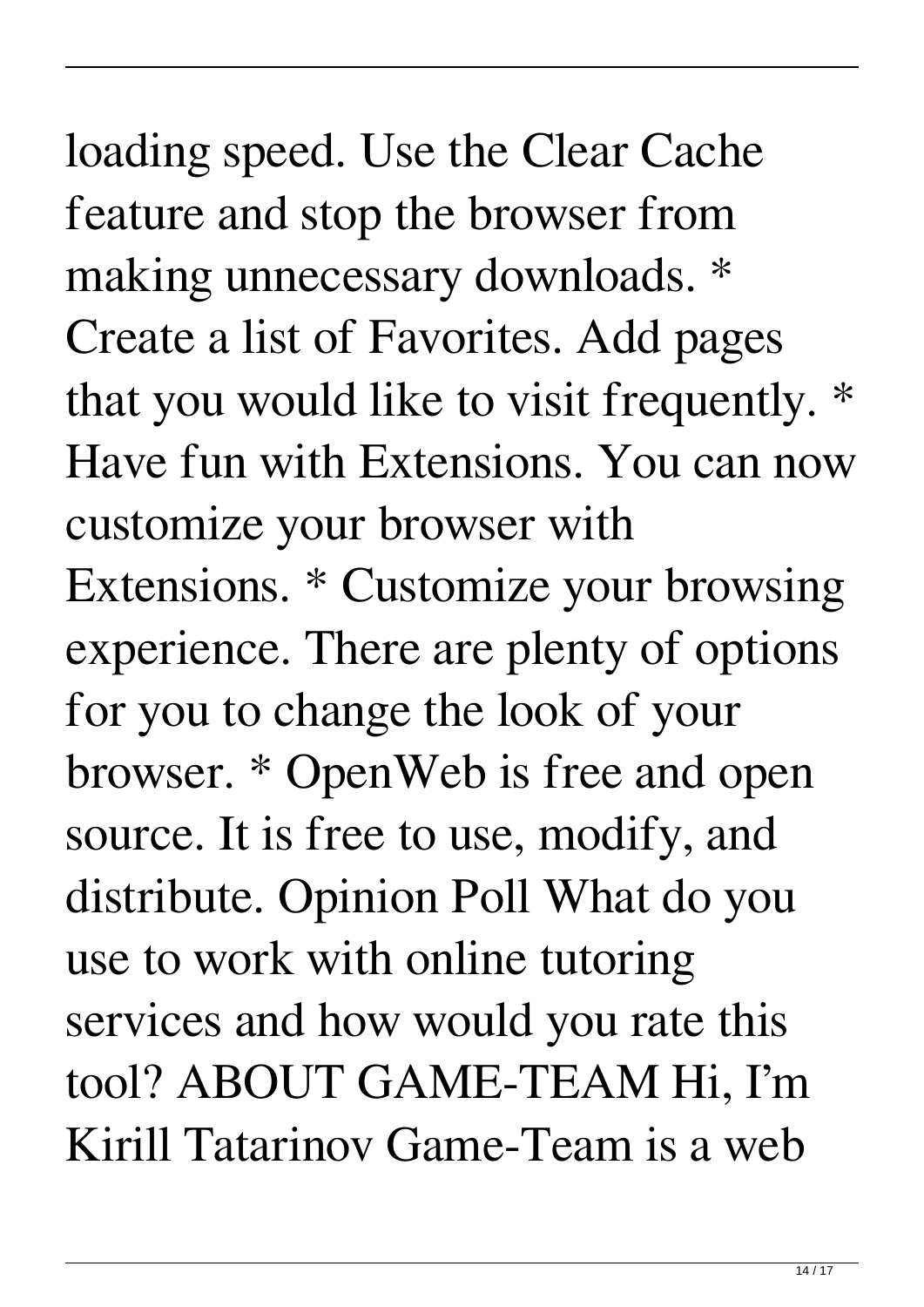# project management platform that can be used by anyone to create and run their own web projects. The platform provides a set of functionalities that will allow users to create, edit and run their web projects: to manage web projects, store project content, manage projects and build tasks, integrate with 3rd party services, automate processes, develop and host projects on cloud servers, etc. Game-Team is used by many companies and individuals all over the world, including Russia, the USA, Canada, France, Spain, Germany, Switzerland, Ukraine, the Netherlands, Romania, the UK, the Czech Republic, Turkey, Lithuania, Greece, Bulgaria,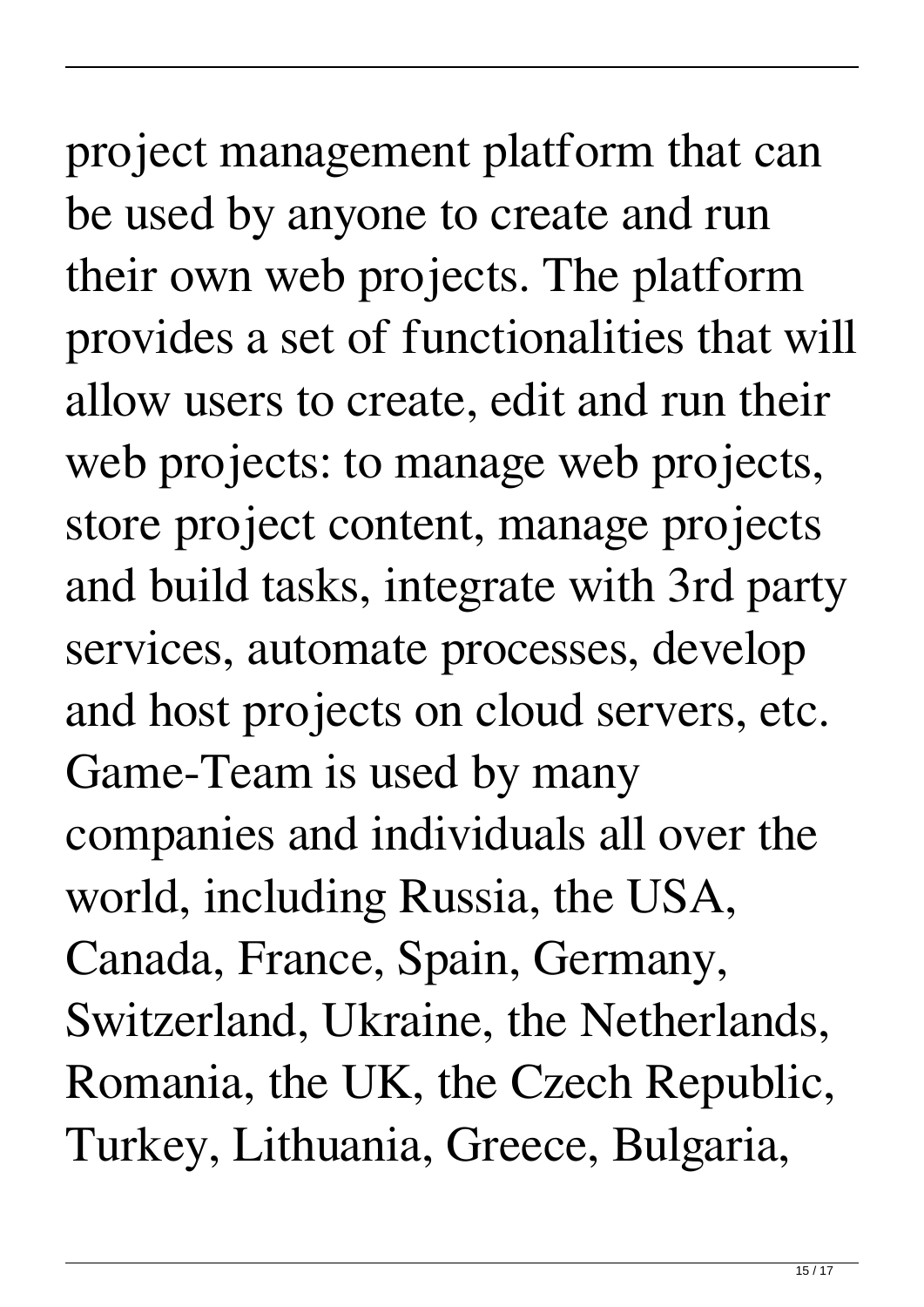Serbia, Brazil, Poland, Hungary, Indonesia, etc. In addition to web projects, Game-Team is also used to create and run native desktop and mobile apps. FILED SEP 17 2010